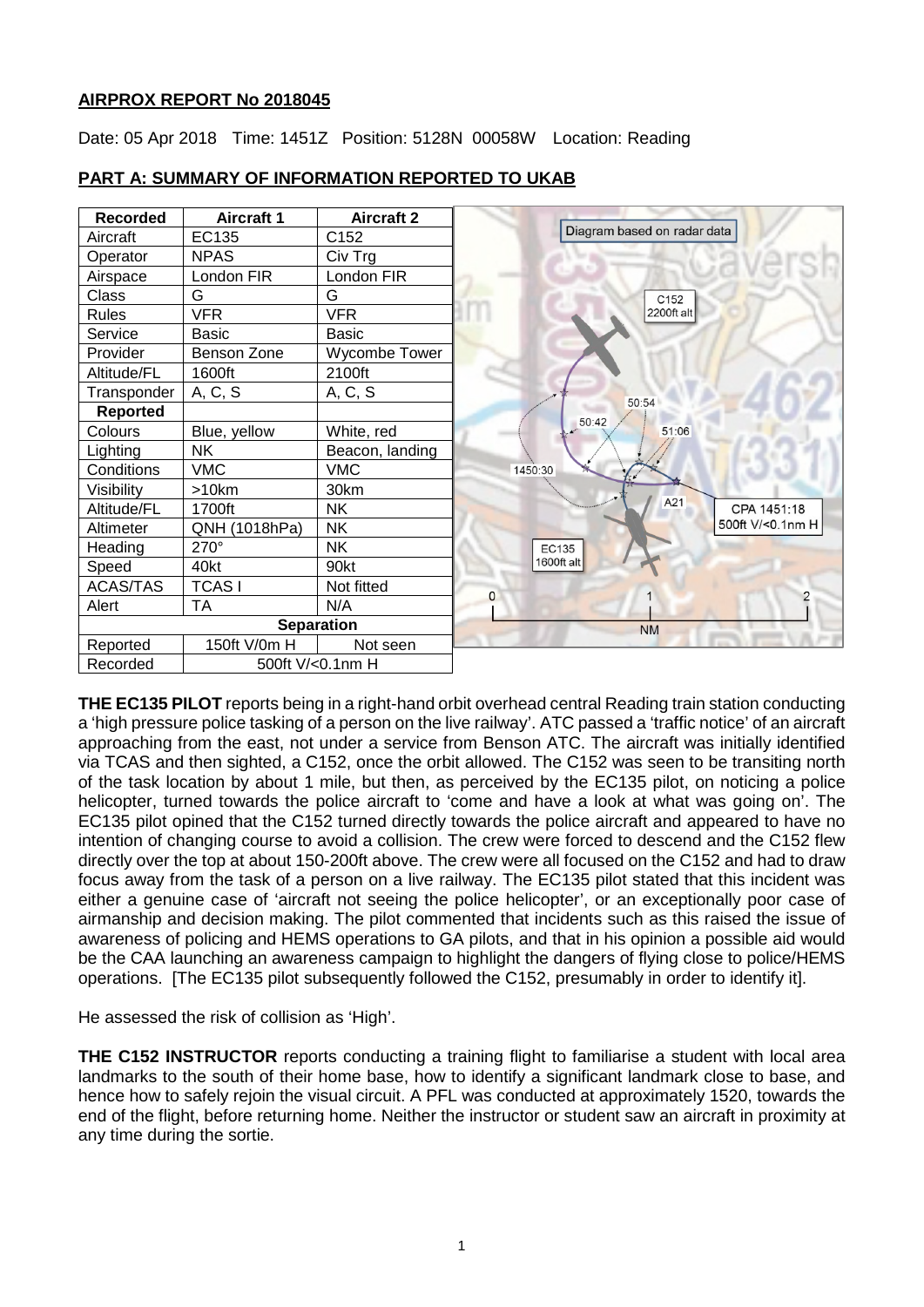**THE BENSON ZONE CONTROLLER** reports that an Airprox was brought to his attention on 11th April 2018, involving the station-based police helicopter. He was not aware of any incident occurring, nor could he recall any details of that particular session on console. No Airprox was declared on frequency or notified to Benson ATC after the helicopter had landed.

**THE BENSON SUPERVISOR** reports that he was not informed of the event at the time and was unaware of the occurrence. He did recall that It was a busy day with a high level of GA traffic in the local area.

## **Factual Background**

The weather at Benson was recorded as follows:

METAR EGUB 051450Z 18005KT 9999 FEW045 BKN250 11/M01 Q1017 BLU NOSIG=

#### **Analysis and Investigation**

#### **Military ATM**

An Airprox occurred on 5 Apr 18 at approximately 1455hrs UTC, overhead Reading Railway Station, between an EC135 and a C152. The EC135 pilot was receiving a Basic Service from the Benson Zone Controller and the C152 pilot was not in receipt of a FIS from Benson.

Figures 1-4 show the positions of the EC135 and C152 in the lead-up to the Airprox. The pictures are taken from a NATS radar feed, which is not utilised by Benson ATC and therefore does not represent the picture available to the Controller.

At 14:48:33 (Figure 1), the controller passed Traffic Information to the EC135 pilot on the C152.



Figure 1: EC135 (0050) and C152 (7000) at 14:48:33

At 14:50:13 (Figure 2), the controller passed additional Traffic Information to the EC135 pilot on the C152 and the EC135 pilot reported visual with the traffic.

At 14:50:33 (Figure 3), the C152 is seen to commence a turn to the south toward the EC135.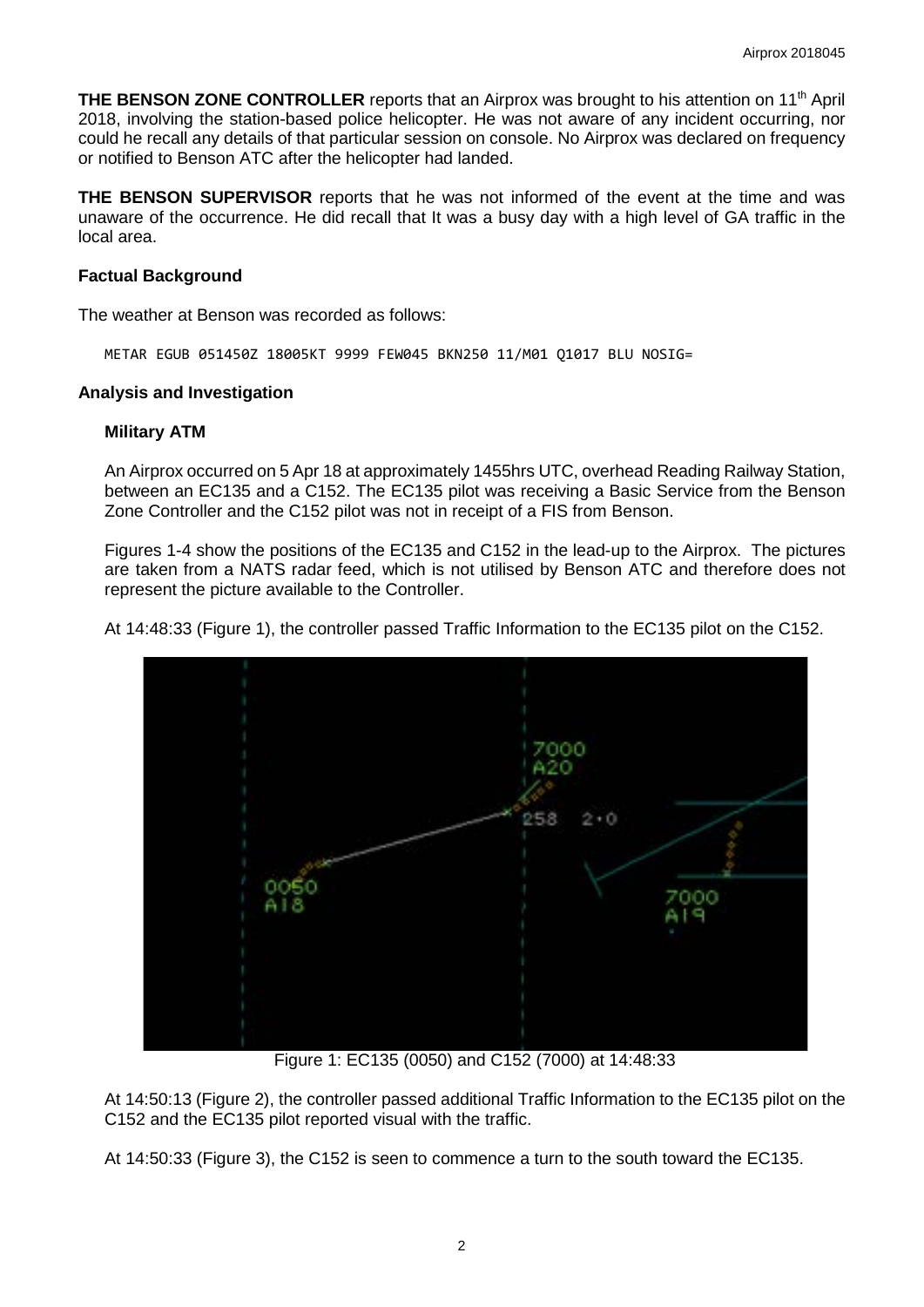

EC135 (0050) and C152 (7000)

At 14:51:08 (Figure 4), the controller passed further Traffic Information to the EC135 pilot who again reported visual with the C152.



Figure 4: 14:51:08 EC135 (0050) and C152 (7000)

This Airprox was not notified on frequency to the Benson Controller and he was only made aware of the incident some 6 days after the event. As a result, neither he nor the ATC Supervisor recalled the event.

The EC135 pilot was receiving a Basic Service from Benson and under the conditions of a Basic Service, a controller is not required to monitor such flights and pilots should not expect any form of Traffic Information. However, if a controller considers that a definite risk of collision exists, a warning shall be issued. Traffic Information was passed to the EC135 pilot on the C152 on three occasions (1 mile,  $\frac{1}{2}$  mile and less than  $\frac{1}{2}$  mile) which allowed the EC135 pilot to become visual with the C152.

The EC135 pilot reported that the C152 appeared to be transiting on an east-west track about 1nm away but then turned south toward the EC135 (fig 2-4 above). The EC135 pilot reported that the C152 then flew directly toward them and did not appear to alter course forcing the EC135 to conduct an avoiding action descent.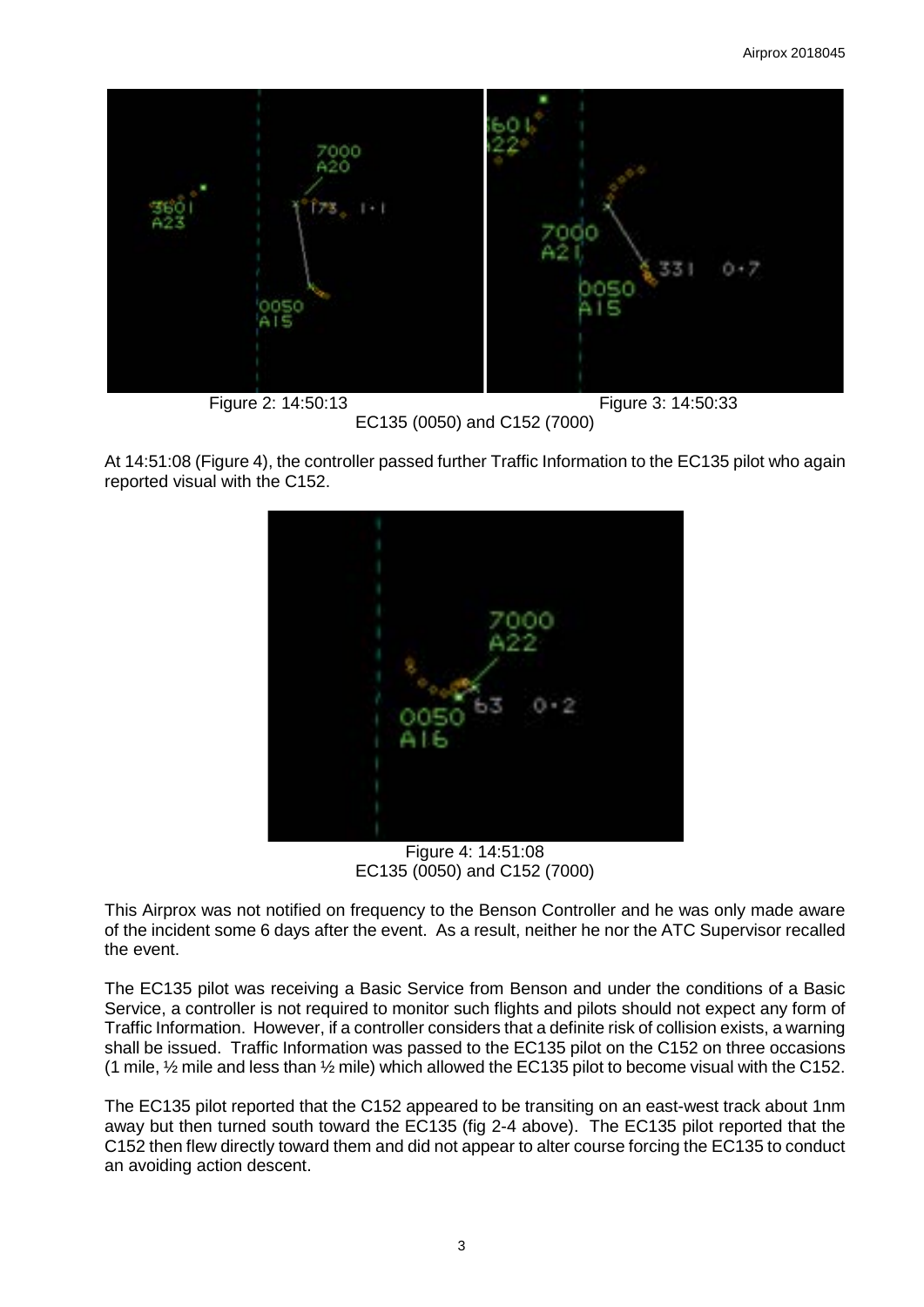## **UKAB Secretariat**

The EC135 and C152 pilots shared an equal responsibility for collision avoidance and not to operate in such proximity to other aircraft as to create a collision hazard<sup>[1](#page-3-0)</sup>. If the incident geometry is considered as head-on or nearly so then both pilots were required to turn to the right<sup>[2](#page-3-1)</sup>. If the incident geometry is considered as converging then the pilot on the left was required to give way to the aircraft on the right<sup>[3](#page-3-2)</sup>. If the incident geometry is considered as overtaking then the EC135 pilot had right of way and the C152 pilot was required to keep out of the way of the other aircraft by altering course to the right<sup>[4](#page-3-3)</sup>.

The NPAS helicopter pilot submitted an Alleged Breach of Air Navigation Legislation (ABANL) to the CAA on  $7<sup>th</sup>$  April, alleging that the conduct of the other pilot breached ANO Article 240 in that his flight path in the proximity of the EC135 constituted reckless endangerment. A CAA Flight Operations Inspector reviewed the available radar evidence and concluded that no breach of aviation legislation had occurred.

The ANO 2016, Article 240 states as follows:

'A person must not recklessly or negligently act in a manner likely to endanger an aircraft, or any person in an aircraft.'

#### **Comments**

## **NPAS**

It would be useful if generic guidance was added to the UK AIP to include the conduct of operations by manned and unmanned aircraft in the vicinity of emergency service activity.

#### **Summary**

An Airprox was reported when an EC135 and a C152 flew into proximity over Reading at 1451hrs on Thursday 5<sup>th</sup> April 2018. Both pilots were operating under VFR in VMC, the EC135 pilot in receipt of a Basic Service from Benson Zone and the C152 pilot probably in receipt of a Basic Service from Wycombe Tower.

# **PART B: SUMMARY OF THE BOARD'S DISCUSSIONS**

Information available consisted of reports from both pilots, a transcript of the relevant R/T frequency, radar photographs/video recordings, reports from the air traffic controllers involved and reports from the appropriate ATC and operating authorities.

The Board first discussed the actions of the pilots involved. Members agreed that the EC135 pilot had perceived that the C152 pilot turned left to 'come and have a look at what was going on' and that his perception and reporting of the incident was framed on that premise. In actuality, neither instructor or student in the C152 saw the EC135, members surmised due at least in part to the urban background over which the EC135 was operating. The Board recognised the EC135 pilot's concern over GA pilots' 'awareness of policing and HEMS operations' and noted that the regulations contained within the ANO, RoA and SERA do not include provision for the prioritisation or segregation of NPAS surveillance operations in Class G airspace, (other than that provided by the establishment of temporary controlled airspace or a temporary danger area, neither of which had been in effect in this incident). Consequently, it was for both pilots to observe the provisions of the relevant regulations. In this case, due to the C152 pilot being unsighted to the EC135 and the EC135 pilot being in visual contact with the C152, the ability to avoid a collision and not to operate in such proximity to other aircraft as to create a collision hazard

 $\overline{a}$ 

<span id="page-3-0"></span><sup>1</sup> SERA.3205 Proximity.

<span id="page-3-1"></span><sup>2</sup> SERA.3210 Right-of-way (c)(1) Approaching head-on.

<span id="page-3-2"></span><sup>3</sup> SERA.3210 Right-of-way (c)(2) Converging.

<span id="page-3-3"></span><sup>4</sup> SERA.3210 Right-of-way (c)(3) Overtaking.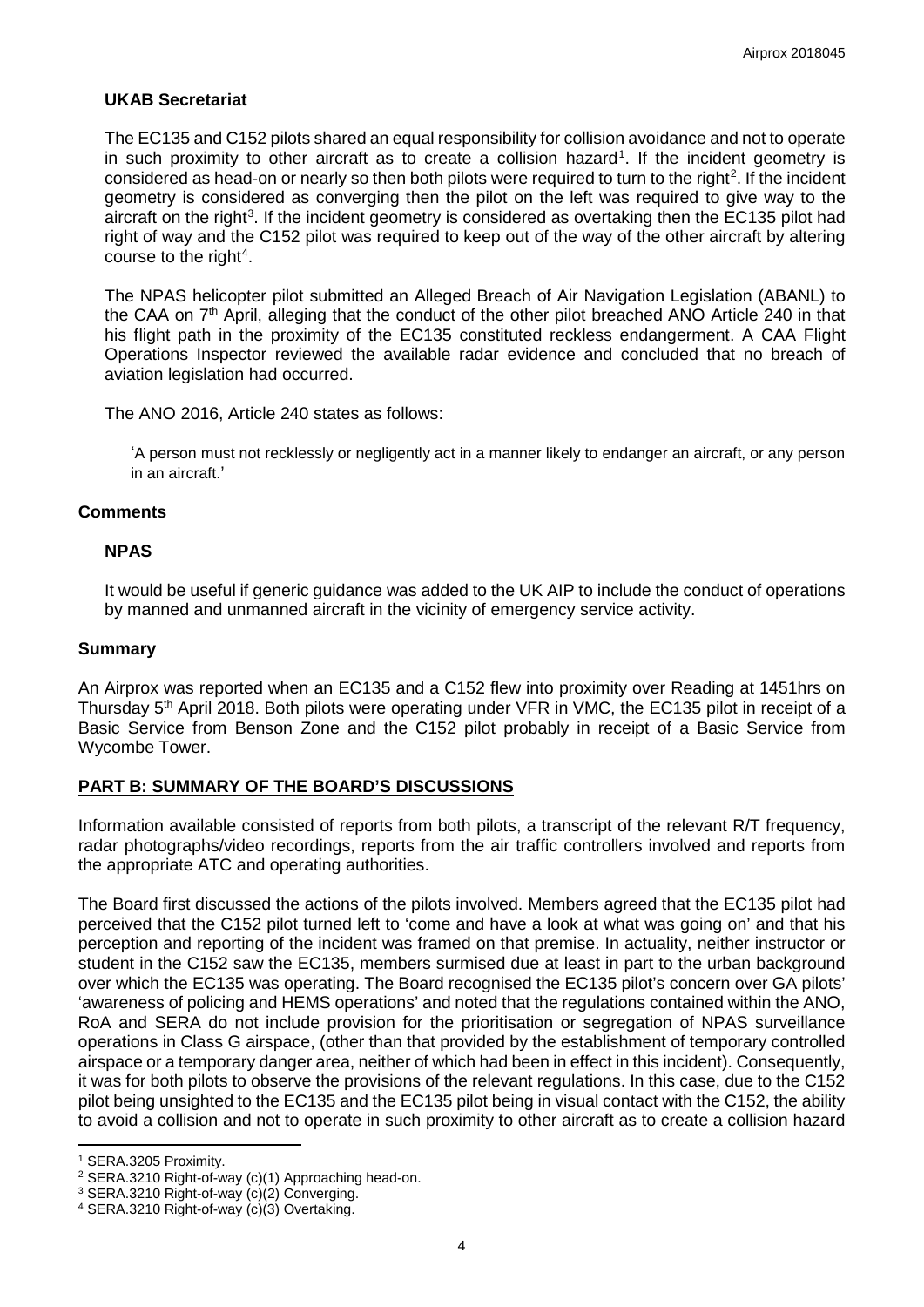rested entirely with the EC135 pilot. Members commented that he was not to know that the C152 pilot had not seen him, but his decision to maintain his orbit in the knowledge of the C152's flight path had served only to decrease safety, particularly as he became unsighted to the C152 as he turned away from it. The EC135 pilot was no doubt focused on the high-pressure police tasking, although members noted that, after CPA, he was able to break off from the tasking for 3mins to follow the C152. Members also debated whether to comment on the EC135 pilot's submission of an ABANL, and decided in the circumstances that it could have a material effect on flight safety and that the Board would comment. It was established that the EC135 pilot had received 3 Traffic Information calls on the C152, the latter 2 of which informed him that the C152 was 500ft and 600ft above respectively. The radar replay showed that this was indeed the case and, the Board presumed, so did the EC135 pilot's TAS. The EC135 pilot called visual with the C152 1min before CPA and, rather than descending as reported, had remained at about the same level. That he then submitted an ABANL was based purely on his perception and assumption that the C152 pilot had seen him and had deliberately acted in a manner likely to endanger his aircraft. Board members cautioned against making such allegations of criminal misconduct based on assumption rather than fact. In the opinion of some members, the C152 pilot's actions contrasted starkly with those of the EC135 pilot who, with full situational awareness of the C152's position and course, allowed it to approach close enough (150ft vertically he reported) to potentially endanger the C152 pilot. Whilst the ABANL was not germane to the Airprox, members unanimously agreed that it was a wholly inappropriate and unnecessary action to take before the facts had been established.

The Board also considered FIS provision and noted that although the EC135 pilot was in receipt of a Basic Service from the Benson Zone controller, the provision of the service was such that he was in effect in receipt of a Traffic Service. Members wondered whether such provision was routinely provided on the basis that the NPAS helicopter was based at RAF Benson. It was considered more likely that the majority of traffic in the area would be in receipt of a FIS from Farnborough LARS(W), and that NPAS operations would consequently benefit from being conducted on that frequency so that mutual situational awareness could be achieved as well as specific Traffic Information if a Traffic Service was requested (or perhaps a reduced Traffic Service given NPAS operating altitudes). Similarly, members agreed that the C152 instructor would have been far better placed seeking a surveillance-based FIS with Farnborough LARS(W) rather than a Basic Service from Wycombe Tower that served little purpose overhead Reading. GA members noted that even provision of a Basic Service allowed pilots on frequency to obtain information on planned routing by other pilots in their initial call, with a balance to be struck between useful information and cluttering the frequency.

The Board agreed that although the EC135 pilot had been concerned by the proximity of the C152, this concern was based on his perception that the C152 pilot was 'interfering' with his task, which he was not. Members agreed that the 500ft-600ft vertical separation achieved at CPA represented normal safety standards, albeit closer than desirable from the EC135 pilot's perspective. Notwithstanding, the Board agreed with the EC135 pilot's suggestion that GA pilots should be aware of not encroaching on likely emergency services operations when observed (such as a helicopter orbiting over a fixed position). Members also suggested that NPAS pilots should similarly be aware that they are subject to the relevant regulations and do not have priority over other traffic, even when on task: the requirement not to operate in such proximity to other aircraft as to create a collision hazard is mutual and equal, is independent of police tasking, and, in the Board's opinion, of a higher priority.

Finally, the Board implored all pilots to declare Airprox on frequency when they occurred. This allowed controllers and any other pilots who might be involved to note the incident and preserve any relevant material or notes for future investigation and assistance to the Board in understanding the perspectives of all involved.

# **PART C: ASSESSMENT OF CAUSE AND RISK**

Cause: The EC135 pilot was concerned by the proximity of the C152.

Degree of Risk: E.